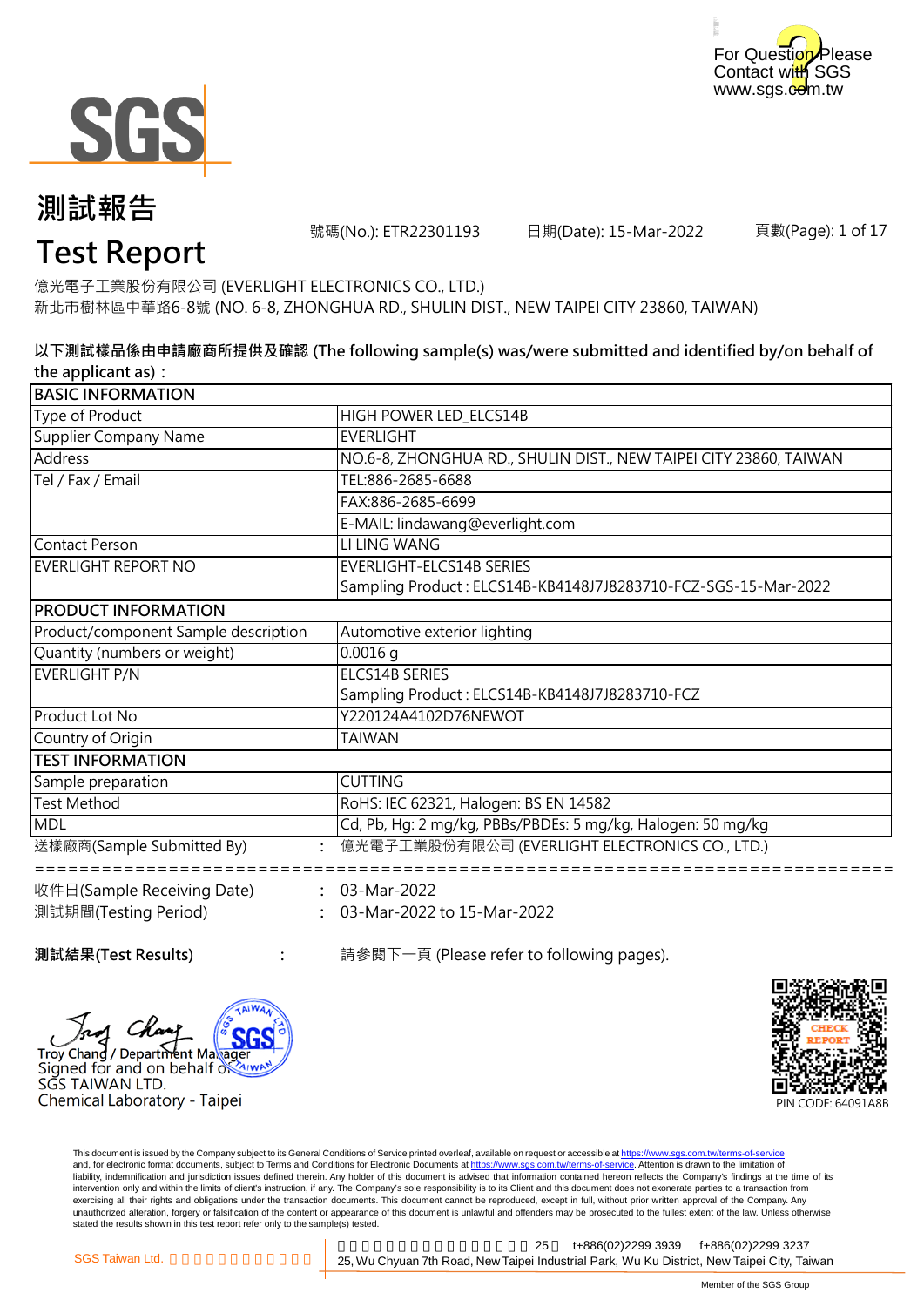

號碼(No.): ETR22301193 日期(Date): 15-Mar-2022

頁數(Page): 2 of 17

# 億光電子工業股份有限公司 (EVERLIGHT ELECTRONICS CO., LTD.)

新北市樹林區中華路6-8號 (NO. 6-8, ZHONGHUA RD., SHULIN DIST., NEW TAIPEI CITY 23860, TAIWAN)

| 測試需求(Test Requested) |               |  | (1) 依據客戶指定, 參考RoHS 2011/65/EU Annex II及其修訂指令(EU) 2015/863測<br>試鎘、鉛、汞、六價鉻、多溴聯苯、多溴聯苯醚, DBP, BBP, DEHP, DIBP。 (As<br>specified by client, with reference to RoHS 2011/65/EU Annex II and<br>amending Directive (EU) 2015/863 to determine Cadmium, Lead, Mercury,<br>Cr(VI), PBBs, PBDEs, DBP, BBP, DEHP, DIBP contents in the submitted<br>sample(s).)                                      |
|----------------------|---------------|--|-------------------------------------------------------------------------------------------------------------------------------------------------------------------------------------------------------------------------------------------------------------------------------------------------------------------------------------------------------------------------------------------|
|                      |               |  | (2) 依據客戶指定, 測試 PAHs 及其他測項。 (As specified by client, to test PAHs<br>and other item(s).)                                                                                                                                                                                                                                                                                                   |
| 結                    | 論(Conclusion) |  | (1) 根據客戶所提供的樣品, 其鎘、鉛、汞、六價鉻、多溴聯苯、多溴聯苯醚, DBP,<br>BBP, DEHP, DIBP的測試結果符合RoHS 2011/65/EU Annex II暨其修訂指令(EU)<br>2015/863之限值要求 · (Based on the performed tests on submitted<br>sample(s), the test results of Cadmium, Lead, Mercury, Cr(VI), PBBs, PBDEs,<br>DBP, BBP, DEHP, DIBP comply with the limits as set by RoHS Directive (EU)<br>2015/863 amending Annex II to Directive 2011/65/EU.) |
|                      |               |  | (2) 根據客戶所提供的樣品 · 多環芳香烴測試結果符合德國產品安全委員會(AfPS) GS<br>PAHs第3類「其它產品」之限值要求。(Based upon the performed tests on<br>the submitted sample(s), the test results of PAHs (15 items) comply with the<br>limits of PAHs requirement (Category 3) <sup>F</sup> Other consumer products J as set                                                                                                          |

#### **測試部位敘述 (Test Part Description)**

No.1 **:** HIGH POWER LED\_ELCS14B

#### **測試結果 (Test Results)**

| 測試項目                                                    | 測試方法                                                                    | 單位    | <b>MDL</b> | 結果       | 限值      |
|---------------------------------------------------------|-------------------------------------------------------------------------|-------|------------|----------|---------|
| (Test Items)                                            | (Unit)<br>(Method)                                                      |       |            | (Result) | (Limit) |
|                                                         |                                                                         |       |            | No.1     |         |
| 鎘 (Cd) (Cadmium (Cd)) (CAS No.: 7440-<br>$ 43-9\rangle$ | 參考IEC 62321-5: 2013, 以感應耦合電漿發射<br>光譜儀分析。(With reference to IEC 62321-5: | mg/kg |            | n.d      | 100     |
| 銟 (Pb) (Lead (Pb)) (CAS No.: 7439-92-1)                 | 2013, analysis was performed by ICP-OES.)                               | mg/kg |            | n.d      | 1000    |

This document is issued by the Company subject to its General Conditions of Service printed overleaf, available on request or accessible at <u>https://www.sgs.com.tw/terms-of-service</u><br>and, for electronic format documents, su liability, indemnification and jurisdiction issues defined therein. Any holder of this document is advised that information contained hereon reflects the Company's findings at the time of its intervention only and within the limits of client's instruction, if any. The Company's sole responsibility is to its Client and this document does not exonerate parties to a transaction from exercising all their rights and obligations under the transaction documents. This document cannot be reproduced, except in full, without prior written approval of the Company. Any<br>unauthorized alteration, forgery or falsif

新北市五股區新北產業園區五權七 25 t+886(02)2299 3939 f+886(02)2299 3237 SGS Taiwan Ltd. **1999 125, Wu Chyuan 7th Road, New Taipei Industrial Park, Wu Ku District, New Taipei City, Taiwan** 

by German Committee on Product Safety (AfPS) GS PAHs.)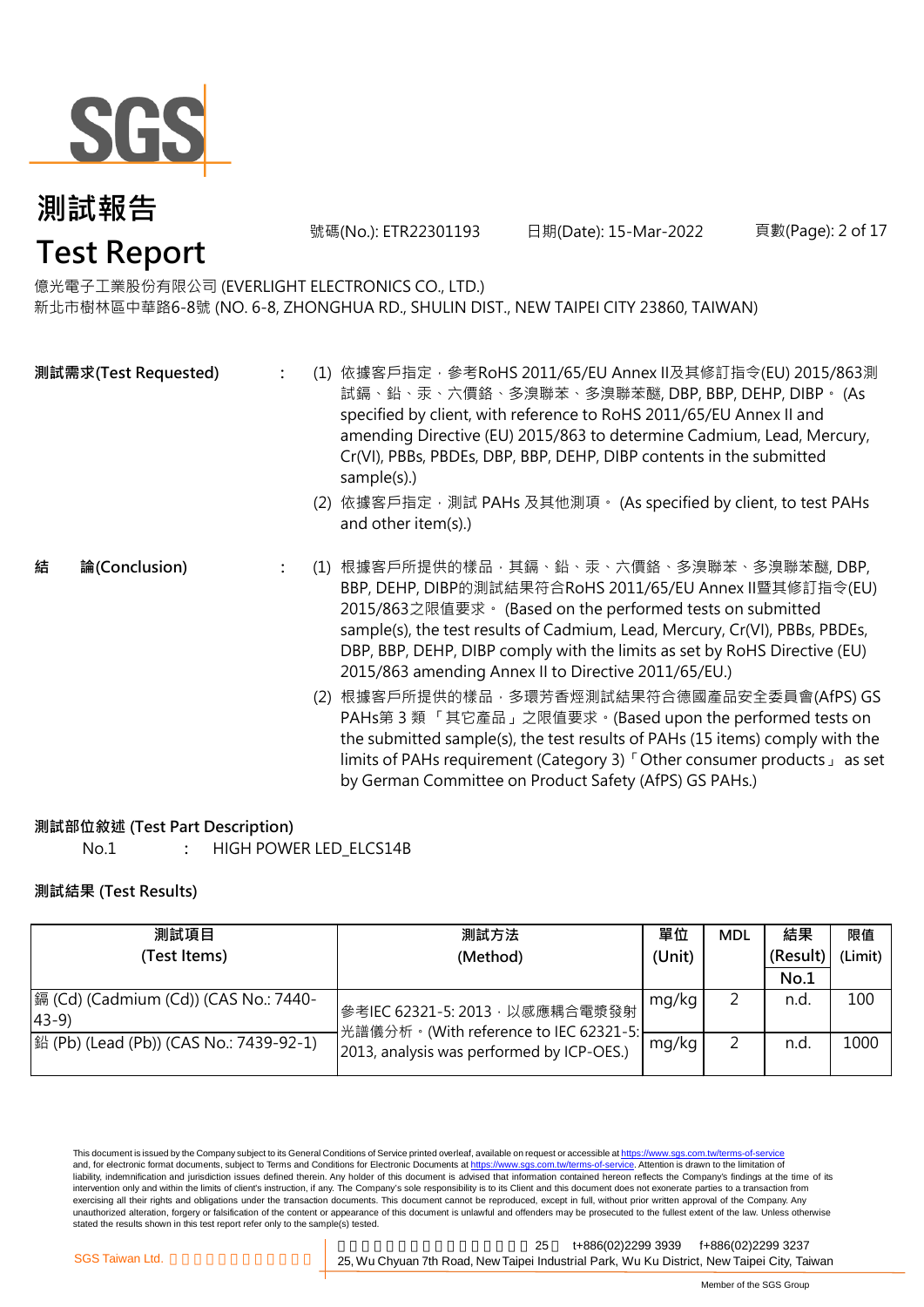

號碼(No.): ETR22301193 日期(Date): 15-Mar-2022

### **Test Report** 億光電子工業股份有限公司 (EVERLIGHT ELECTRONICS CO., LTD.)

新北市樹林區中華路6-8號 (NO. 6-8, ZHONGHUA RD., SHULIN DIST., NEW TAIPEI CITY 23860, TAIWAN)

| 測試項目                                     | 測試方法                                                                         | 單位     | <b>MDL</b>     | 結果       | 限值                       |
|------------------------------------------|------------------------------------------------------------------------------|--------|----------------|----------|--------------------------|
| (Test Items)                             | (Method)                                                                     | (Unit) |                | (Result) | (Limit)                  |
|                                          |                                                                              |        |                | No.1     |                          |
| 汞 (Hg) (Mercury (Hg)) (CAS No.: 7439-97- | 參考IEC 62321-4: 2013+ AMD1: 2017, 以感                                          | mg/kg  | $\overline{2}$ | n.d.     | 1000                     |
| 6)                                       | 應耦合電漿發射光譜儀分析。(With reference                                                 |        |                |          |                          |
|                                          | to IEC 62321-4: 2013+ AMD1: 2017, analysis                                   |        |                |          |                          |
|                                          | was performed by ICP-OES.)                                                   |        |                |          |                          |
| 六價鉻 Cr(VI) (Hexavalent Chromium          | 參考IEC 62321-7-2: 2017 · 以紫外光-可見光                                             | mg/kg  | 8              | n.d.     | 1000                     |
| Cr(VI)) (CAS No.: 18540-29-9)            | 分光光度計分析。(With reference to IEC<br>62321-7-2: 2017, analysis was performed by |        |                |          |                          |
|                                          | UV-VIS.)                                                                     |        |                |          |                          |
| ·溴聯苯 (Monobromobiphenyl)                 |                                                                              | mg/kg  | 5              | n.d.     |                          |
| 二溴聯苯 (Dibromobiphenyl)                   |                                                                              | mg/kg  | $\overline{5}$ | n.d.     |                          |
| 三溴聯苯 (Tribromobiphenyl)                  |                                                                              | mg/kg  | 5              | n.d.     | $\equiv$                 |
| 四溴聯苯 (Tetrabromobiphenyl)                |                                                                              | mg/kg  | $\overline{5}$ | n.d.     | $\overline{\phantom{a}}$ |
| 五溴聯苯 (Pentabromobiphenyl)                |                                                                              | mg/kg  | $\overline{5}$ | n.d.     |                          |
| 六溴聯苯 (Hexabromobiphenyl)                 |                                                                              | mg/kg  | $\overline{5}$ | n.d.     |                          |
| 七溴聯苯 (Heptabromobiphenyl)                |                                                                              | mg/kg  | 5              | n.d.     |                          |
| 八溴聯苯 (Octabromobiphenyl)                 |                                                                              | mg/kg  | 5              | n.d.     |                          |
| 九溴聯苯 (Nonabromobiphenyl)                 |                                                                              | mg/kg  | 5              | n.d.     |                          |
| 十溴聯苯 (Decabromobiphenyl)                 | 參考IEC 62321-6: 2015, 以氣相層析儀/質譜                                               | mg/kg  | 5              | n.d.     |                          |
| 多溴聯苯總和 (Sum of PBBs)                     | 儀分析。(With reference to IEC 62321-6:                                          | mg/kg  | $\overline{a}$ | n.d.     | 1000                     |
| ·溴聯苯醚 (Monobromodiphenyl ether)          | 2015, analysis was performed by GC/MS.)                                      | mg/kg  | $\overline{5}$ | n.d.     |                          |
| 二溴聯苯醚 (Dibromodiphenyl ether)            |                                                                              | mg/kg  | $\overline{5}$ | n.d.     |                          |
| 三溴聯苯醚 (Tribromodiphenyl ether)           |                                                                              | mg/kg  | 5              | n.d.     | $\blacksquare$           |
| 四溴聯苯醚 (Tetrabromodiphenyl ether)         |                                                                              | mg/kg  | 5              | n.d.     |                          |
| 五溴聯苯醚 (Pentabromodiphenyl ether)         |                                                                              | mg/kg  | $\overline{5}$ | n.d.     |                          |
| 六溴聯苯醚 (Hexabromodiphenyl ether)          |                                                                              | mg/kg  | 5              | n.d.     |                          |
| 七溴聯苯醚 (Heptabromodiphenyl ether)         |                                                                              | mg/kg  | 5              | n.d.     | $\equiv$                 |
| 八溴聯苯醚 (Octabromodiphenyl ether)          |                                                                              | mg/kg  | $\overline{5}$ | n.d.     |                          |
| 九溴聯苯醚 (Nonabromodiphenyl ether)          |                                                                              | mg/kg  | $\overline{5}$ | n.d.     |                          |
| 十溴聯苯醚 (Decabromodiphenyl ether)          |                                                                              | mg/kg  | 5              | n.d.     |                          |
| 多溴聯苯醚總和 (Sum of PBDEs)                   |                                                                              | mg/kg  | $\overline{a}$ | n.d.     | 1000                     |

This document is issued by the Company subject to its General Conditions of Service printed overleaf, available on request or accessible at <u>https://www.sgs.com.tw/terms-of-service</u><br>and, for electronic format documents, su liability, indemnification and jurisdiction issues defined therein. Any holder of this document is advised that information contained hereon reflects the Company's findings at the time of its intervention only and within the limits of client's instruction, if any. The Company's sole responsibility is to its Client and this document does not exonerate parties to a transaction from exercising all their rights and obligations under the transaction documents. This document cannot be reproduced, except in full, without prior written approval of the Company. Any<br>unauthorized alteration, forgery or falsif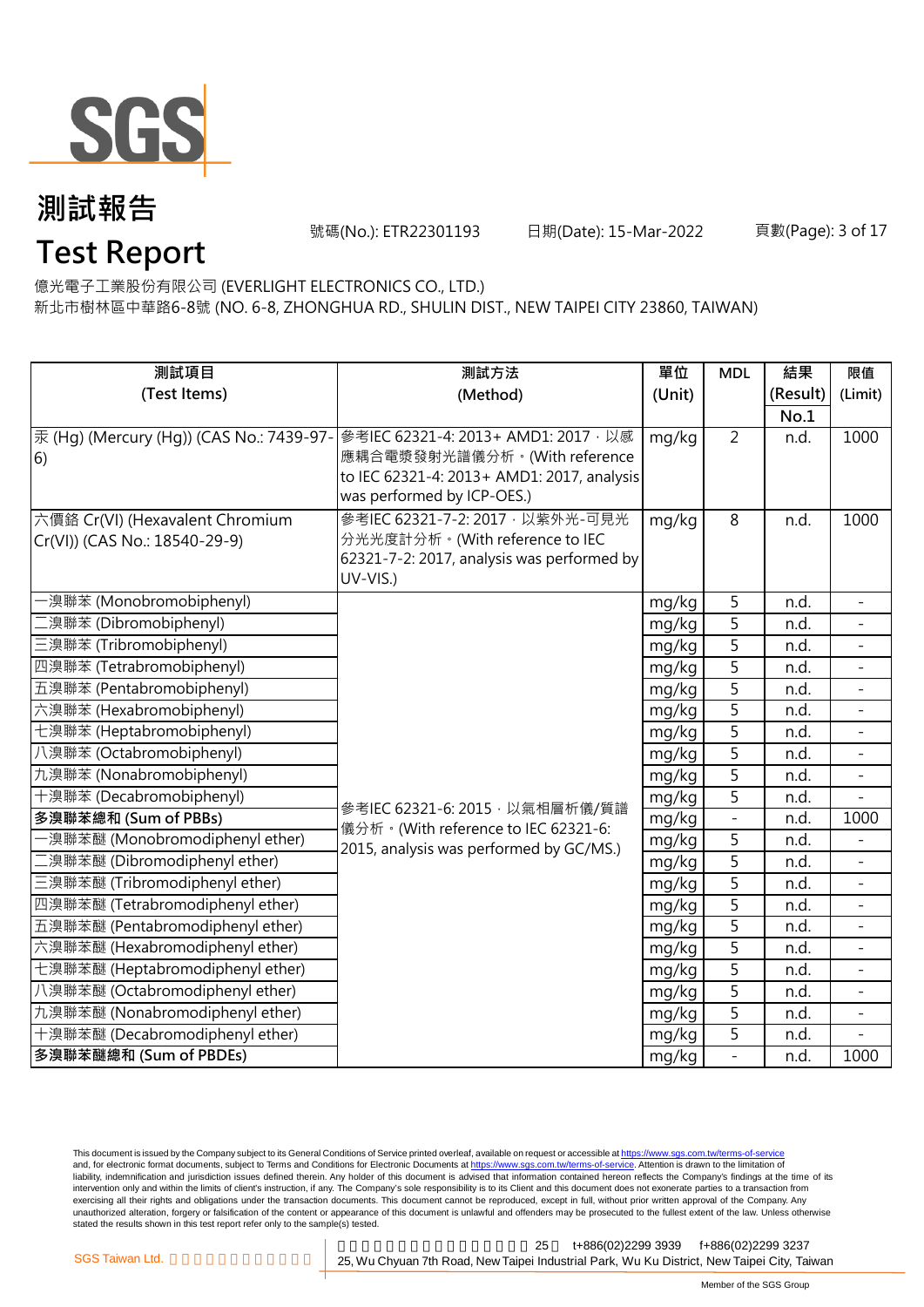

號碼(No.): ETR22301193 日期(Date): 15-Mar-2022

#### 頁數(Page): 4 of 17

### **Test Report** 億光電子工業股份有限公司 (EVERLIGHT ELECTRONICS CO., LTD.)

新北市樹林區中華路6-8號 (NO. 6-8, ZHONGHUA RD., SHULIN DIST., NEW TAIPEI CITY 23860, TAIWAN)

| 測試項目                                                             | 測試方法                                    | 單位     | <b>MDL</b> | 結果       | 限值      |
|------------------------------------------------------------------|-----------------------------------------|--------|------------|----------|---------|
| (Test Items)                                                     | (Method)                                | (Unit) |            | (Result) | (Limit) |
|                                                                  |                                         |        |            | No.1     |         |
| 鄰苯二甲酸丁苯甲酯 (BBP) (Butyl benzyl                                    | 參考IEC 62321-8: 2017, 以氣相層析儀/質譜          | mg/kg  | 50         | n.d.     | 1000    |
| phthalate (BBP)) (CAS No.: 85-68-7)                              | 儀分析。(With reference to IEC 62321-8:     |        |            |          |         |
|                                                                  | 2017, analysis was performed by GC/MS.) |        |            |          |         |
| 鄰苯二甲酸二丁酯 (DBP) (Dibutyl phthalate 参考IEC 62321-8: 2017, 以氣相層析儀/質譜 |                                         | mg/kg  | 50         | n.d.     | 1000    |
| (DBP)) (CAS No.: 84-74-2)                                        | 儀分析。(With reference to IEC 62321-8:     |        |            |          |         |
|                                                                  | 2017, analysis was performed by GC/MS.) |        |            |          |         |
| 鄰苯二甲酸二(2-乙基己基)酯 (DEHP) (Di-(2-                                   | 參考IEC 62321-8: 2017 · 以氣相層析儀/質譜         | mg/kg  | 50         | n.d.     | 1000    |
| ethylhexyl) phthalate (DEHP)) (CAS No.:                          | 儀分析。(With reference to IEC 62321-8:     |        |            |          |         |
| $117 - 81 - 7$                                                   | 2017, analysis was performed by GC/MS.) |        |            |          |         |
| 鄰苯二甲酸二異丁酯 (DIBP) (Diisobutyl                                     | 參考IEC 62321-8: 2017, 以氣相層析儀/質譜          | mg/kg  | 50         | n.d.     | 1000    |
| phthalate (DIBP)) (CAS No.: 84-69-5)                             | 儀分析。(With reference to IEC 62321-8:     |        |            |          |         |
|                                                                  | 2017, analysis was performed by GC/MS.) |        |            |          |         |
| 鄰苯二甲酸二異癸酯 (DIDP) (Diisodecyl                                     | 參考IEC 62321-8: 2017, 以氣相層析儀/質譜          | mg/kg  | 50         | n.d.     |         |
| phthalate (DIDP)) (CAS No.: 26761-40-0,                          | 儀分析。(With reference to IEC 62321-8:     |        |            |          |         |
| 68515-49-1)                                                      | 2017, analysis was performed by GC/MS.) |        |            |          |         |
| 鄰苯二甲酸二異壬酯 (DINP) (Diisononyl                                     | 參考IEC 62321-8: 2017, 以氣相層析儀/質譜          | mg/kg  | 50         | n.d.     |         |
| phthalate (DINP)) (CAS No.: 28553-12-0,                          | 儀分析。(With reference to IEC 62321-8:     |        |            |          |         |
| 68515-48-0)                                                      | 2017, analysis was performed by GC/MS.) |        |            |          |         |
| 鄰苯二甲酸二正辛酯 (DNOP) (Di-n-octyl                                     | 參考IEC 62321-8: 2017, 以氣相層析儀/質譜          | mg/kg  | 50         | n.d.     |         |
| phthalate (DNOP)) (CAS No.: 117-84-0)                            | 儀分析。(With reference to IEC 62321-8:     |        |            |          |         |
|                                                                  | 2017, analysis was performed by GC/MS.) |        |            |          |         |
| 鄰苯二甲酸二正戊酯 (DNPP) (Di-n-pentyl                                    | 參考IEC 62321-8: 2017, 以氣相層析儀/質譜          | mg/kg  | 50         | n.d.     |         |
| phthalate (DNPP)) (CAS No.: 131-18-0)                            | 儀分析。(With reference to IEC 62321-8:     |        |            |          |         |
|                                                                  | 2017, analysis was performed by GC/MS.) |        |            |          |         |
| 鄰苯二甲酸二正己酯 (DNHP) (Di-n-hexyl                                     | 參考IEC 62321-8: 2017, 以氣相層析儀/質譜          | mg/kg  | 50         | n.d.     |         |
| phthalate (DNHP)) (CAS No.: 84-75-3)                             | 儀分析。(With reference to IEC 62321-8:     |        |            |          |         |
|                                                                  | 2017, analysis was performed by GC/MS.) |        |            |          |         |
| <b>鄰苯二甲酸雙(2-甲氧基乙基)酯 (DMEP)</b>                                   | 參考IEC 62321-8: 2017, 以氣相層析儀/質譜          | mg/kg  | 50         | n.d.     |         |
| (Bis(2-methoxyethyl) phthalate (DMEP))                           | 儀分析。(With reference to IEC 62321-8:     |        |            |          |         |
| (CAS No.: 117-82-8)                                              | 2017, analysis was performed by GC/MS.) |        |            |          |         |

This document is issued by the Company subject to its General Conditions of Service printed overleaf, available on request or accessible at <u>https://www.sgs.com.tw/terms-of-service</u><br>and, for electronic format documents, su liability, indemnification and jurisdiction issues defined therein. Any holder of this document is advised that information contained hereon reflects the Company's findings at the time of its intervention only and within the limits of client's instruction, if any. The Company's sole responsibility is to its Client and this document does not exonerate parties to a transaction from exercising all their rights and obligations under the transaction documents. This document cannot be reproduced, except in full, without prior written approval of the Company. Any<br>unauthorized alteration, forgery or falsif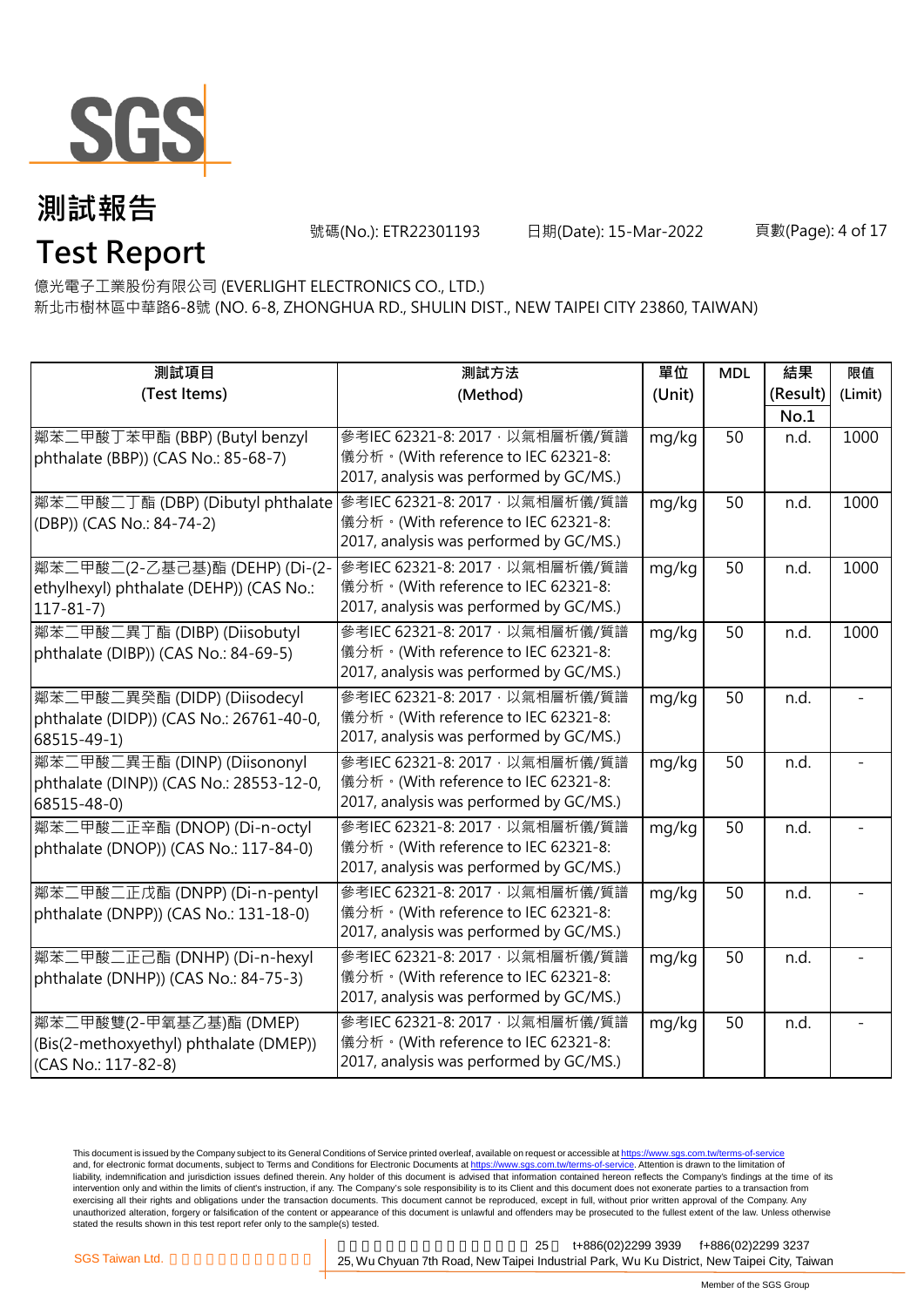

**Test Report**

號碼(No.): ETR22301193 日期(Date): 15-Mar-2022

#### 頁數(Page): 5 of 17

億光電子工業股份有限公司 (EVERLIGHT ELECTRONICS CO., LTD.)

新北市樹林區中華路6-8號 (NO. 6-8, ZHONGHUA RD., SHULIN DIST., NEW TAIPEI CITY 23860, TAIWAN)

| 測試項目                                                                                                                                                                                                                                                                                             | 測試方法                                                                                                                     | 單位     | <b>MDL</b>     | 結果       | 限值      |
|--------------------------------------------------------------------------------------------------------------------------------------------------------------------------------------------------------------------------------------------------------------------------------------------------|--------------------------------------------------------------------------------------------------------------------------|--------|----------------|----------|---------|
| (Test Items)                                                                                                                                                                                                                                                                                     | (Method)                                                                                                                 | (Unit) |                | (Result) | (Limit) |
|                                                                                                                                                                                                                                                                                                  |                                                                                                                          |        |                | No.1     |         |
| 六溴環十二烷及所有主要被辨別出的異構物<br>(HBCDD) ( $\alpha$ - HBCDD, $\beta$ - HBCDD, $\gamma$ - HBCDD)<br>(Hexabromocyclododecane (HBCDD) and all<br>major diastereoisomers identified ( $\alpha$ - HBCDD,<br>β- HBCDD, γ- HBCDD)) (CAS No.: 25637-99-4,<br>3194-55-6 (134237-51-7, 134237-50-6,<br>134237-52-8)) | 參考IEC 62321: 2008 · 以氣相層析儀/質譜儀<br>分析 · (With reference to IEC 62321: 2008,<br>analysis was performed by GC/MS.)          | mg/kg  | 5              | n.d.     |         |
| 氟 (F) (Fluorine (F)) (CAS No.: 14762-94-8)                                                                                                                                                                                                                                                       |                                                                                                                          | mg/kg  | 50             | 169      |         |
| [氯 (Cl) (Chlorine (Cl)) (CAS No.: 22537-15-<br>1)                                                                                                                                                                                                                                                | 參考BS EN 14582: 2016, 以離子層析儀分<br>析 · (With reference to BS EN 14582: 2016,                                                | mg/kg  | 50             | n.d.     |         |
| 溴 (Br) (Bromine (Br)) (CAS No.: 10097-32-                                                                                                                                                                                                                                                        | analysis was performed by IC.)                                                                                           | mg/kg  | 50             | n.d.     |         |
| 碘 (I) (lodine (I)) (CAS No.: 14362-44-8)                                                                                                                                                                                                                                                         |                                                                                                                          | mg/kg  | 50             | n.d.     |         |
| 全氟辛烷磺酸及其鹽類 (PFOS and its salts)<br>(CAS No.: 1763-23-1 and its salts)                                                                                                                                                                                                                            | 參考CEN/TS 15968: 2010, 以液相層析串聯質<br>譜儀分析。(With reference to CEN/TS<br>15968: 2010, analysis was performed by<br>LC/MS/MS.) | mg/kg  | 0.01           | n.d.     |         |
| 全氟辛酸及其鹽類 (PFOA and its salts)<br>(CAS No.: 335-67-1 and its salts)                                                                                                                                                                                                                               | 參考CEN/TS 15968: 2010, 以液相層析串聯質<br>譜儀分析。(With reference to CEN/TS<br>15968: 2010, analysis was performed by<br>LC/MS/MS.) | mg/kg  | 0.01           | n.d.     |         |
| 皴 (Be) (Beryllium (Be)) (CAS No.: 7440-41-<br>(7)                                                                                                                                                                                                                                                | 參考US EPA 3052: 1996, 以感應耦合電漿發<br>射光譜儀分析。(With reference to US EPA<br>3052: 1996, analysis was performed by ICP-<br>OES.) | mg/kg  | $\overline{2}$ | n.d.     |         |

This document is issued by the Company subject to its General Conditions of Service printed overleaf, available on request or accessible at <u>https://www.sgs.com.tw/terms-of-service</u><br>and, for electronic format documents, su liability, indemnification and jurisdiction issues defined therein. Any holder of this document is advised that information contained hereon reflects the Company's findings at the time of its intervention only and within the limits of client's instruction, if any. The Company's sole responsibility is to its Client and this document does not exonerate parties to a transaction from exercising all their rights and obligations under the transaction documents. This document cannot be reproduced, except in full, without prior written approval of the Company. Any<br>unauthorized alteration, forgery or falsif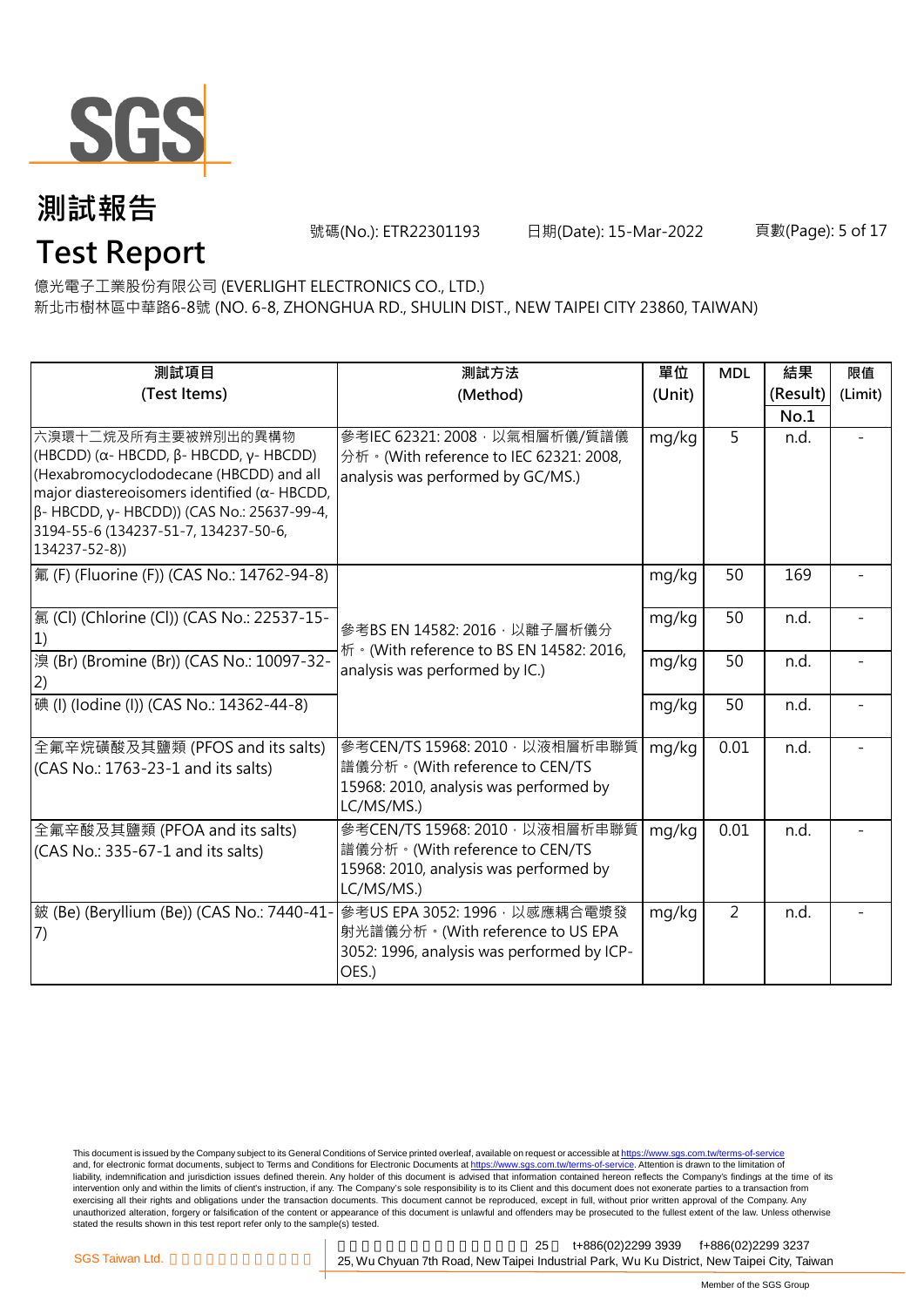

號碼(No.): ETR22301193 日期(Date): 15-Mar-2022

頁數(Page): 6 of 17

## **Test Report**

億光電子工業股份有限公司 (EVERLIGHT ELECTRONICS CO., LTD.)

新北市樹林區中華路6-8號 (NO. 6-8, ZHONGHUA RD., SHULIN DIST., NEW TAIPEI CITY 23860, TAIWAN)

| 測試項目                                                      | 測試方法                                   | 單位     | <b>MDL</b>               | 結果       | 限值      |
|-----------------------------------------------------------|----------------------------------------|--------|--------------------------|----------|---------|
| (Test Items)                                              | (Method)                               | (Unit) |                          | (Result) | (Limit) |
|                                                           |                                        |        |                          | No.1     |         |
| 多環芳香烴 (Polycyclic Aromatic                                |                                        |        |                          |          |         |
| Hydrocarbons) (PAHs)                                      |                                        |        |                          |          |         |
| 苯駢(a)芘 (Benzo[a]pyrene) (CAS No.: 50-32-8)                |                                        | mg/kg  | 0.2                      | n.d.     | Δ       |
| 苯駢(e)芘 (Benzo[e]pyrene) (CAS No.: 192-97-                 |                                        | mg/kg  | 0.2                      | n.d.     | Δ       |
| 2)                                                        |                                        |        |                          |          |         |
| 苯駢蒽 (Benzo[a]anthracene) (CAS No.: 56-55-                 |                                        | mg/kg  | 0.2                      | n.d.     | Δ       |
| 3)                                                        |                                        |        |                          |          |         |
| 苯(b)苯駢芴 (Benzo[b]fluoranthene) (CAS No.:                  |                                        | mg/kg  | 0.2                      | n.d.     | Δ       |
| $205 - 99 - 2$                                            |                                        |        |                          |          |         |
| 苯(j)苯駢芴 (Benzo[j]fluoranthene) (CAS No.:                  |                                        | mg/kg  | 0.2                      | n.d.     | Δ       |
| $205 - 82 - 3$                                            |                                        |        |                          |          |         |
| 苯(k)苯駢芴 (Benzo[k]fluoranthene) (CAS No.:                  |                                        | mg/kg  | 0.2                      | n.d.     | Δ       |
| $207 - 08 - 9$                                            | 參考AfPS GS 2019:01 PAK, 以氣相層析儀/質        |        |                          |          |         |
| 蔰 (Chrysene) (CAS No.: 218-01-9)                          | 譜儀分析。(With reference to AfPS GS        | mg/kg  | 0.2                      | n.d.     | Δ       |
| 二苯駢蒽 (Dibenzo[a,h]anthracene) (CAS No.:                   | 2019:01 PAK, analysis was performed by | mg/kg  | 0.2                      | n.d.     | Δ       |
| $53 - 70 - 3$                                             | GC/MS.)                                |        |                          |          |         |
| 苯駢苝 (Benzo[g,h,i]perylene) (CAS No.: 191-<br>$24-2)$      |                                        | mg/kg  | 0.2                      | n.d.     | Δ       |
|                                                           |                                        |        |                          |          |         |
| 茚酮芘 (Indeno[1,2,3-c,d]pyrene) (CAS No.:<br>$193 - 39 - 5$ |                                        | mg/kg  | 0.2                      | n.d.     | Δ       |
| 蒽 (Anthracene) (CAS No.: 120-12-7)                        |                                        |        | 0.2                      |          |         |
|                                                           |                                        | mg/kg  |                          | n.d.     | Δ       |
| 苯駢芴 (Fluoranthene) (CAS No.: 206-44-0)                    |                                        | mg/kg  | 0.2                      | n.d.     | Δ       |
| 菲 (Phenanthrene) (CAS No.: 85-01-8)                       |                                        | mg/kg  | 0.2                      | n.d.     | Δ       |
| 芘 (Pyrene) (CAS No.: 129-00-0)                            |                                        | mg/kg  | 0.2                      | n.d.     | Δ       |
| 萘 (Naphthalene) (CAS No.: 91-20-3)                        |                                        | mg/kg  | 0.2                      | n.d.     | Δ       |
| 多環芳香烴15項總和 (Sum of 15 PAHs)                               |                                        | mg/kg  | $\overline{\phantom{0}}$ | n.d.     | Δ       |

This document is issued by the Company subject to its General Conditions of Service printed overleaf, available on request or accessible at <u>https://www.sgs.com.tw/terms-of-service</u><br>and, for electronic format documents, su liability, indemnification and jurisdiction issues defined therein. Any holder of this document is advised that information contained hereon reflects the Company's findings at the time of its intervention only and within the limits of client's instruction, if any. The Company's sole responsibility is to its Client and this document does not exonerate parties to a transaction from exercising all their rights and obligations under the transaction documents. This document cannot be reproduced, except in full, without prior written approval of the Company. Any<br>unauthorized alteration, forgery or falsif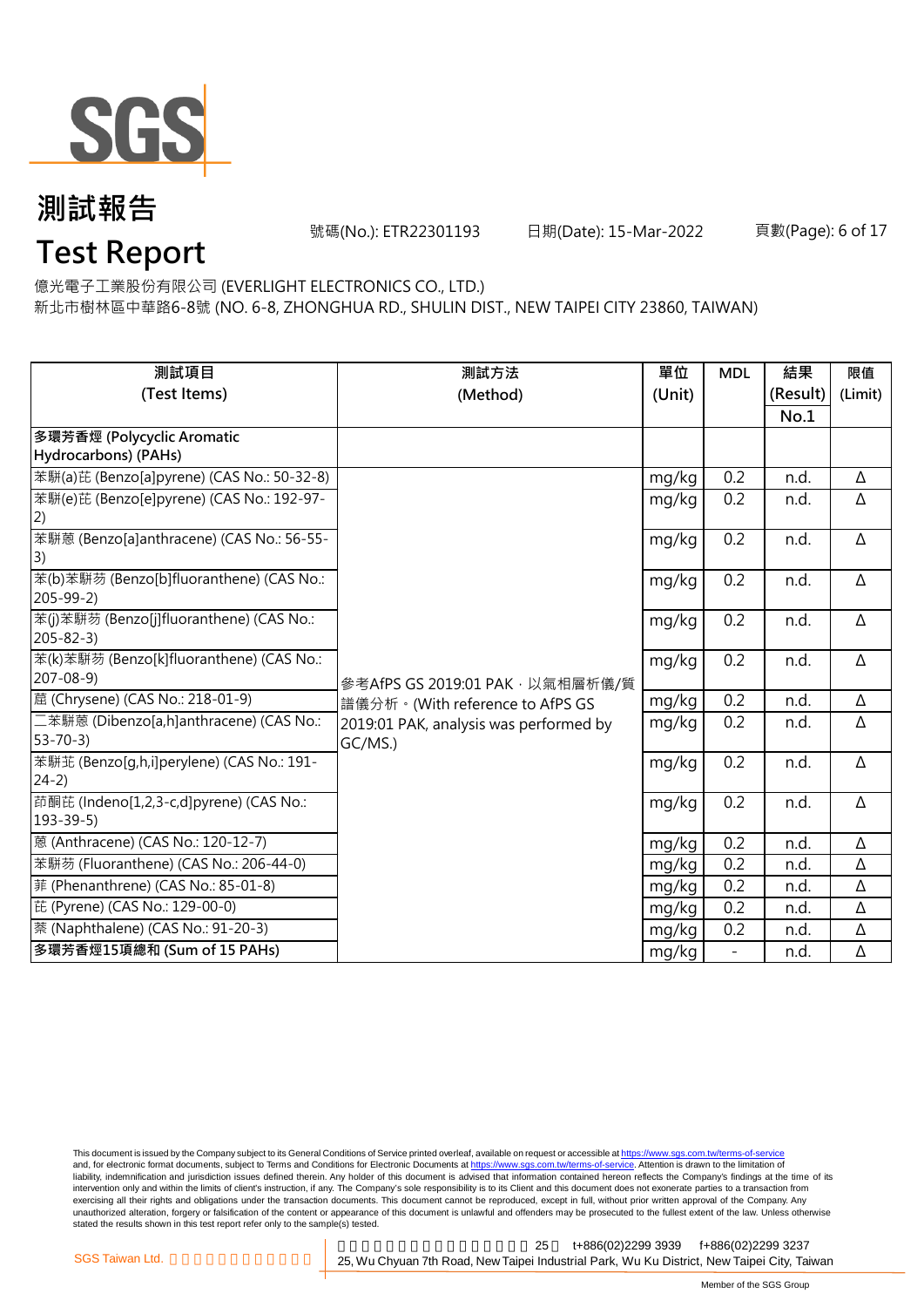

號碼(No.): ETR22301193 日期(Date): 15-Mar-2022

頁數(Page): 7 of 17

億光電子工業股份有限公司 (EVERLIGHT ELECTRONICS CO., LTD.)

新北市樹林區中華路6-8號 (NO. 6-8, ZHONGHUA RD., SHULIN DIST., NEW TAIPEI CITY 23860, TAIWAN)

#### **備註(Note):**

- 1. mg/kg = ppm;0.1wt% = 1000ppm
- 2. MDL = Method Detection Limit (方法偵測極限值)
- 3. n.d. = Not Detected (未檢出) ; 小於MDL / Less than MDL
- 4. "-" = Not Regulated (無規格值)
- 5. 符合性結果之判定係以測試結果與限值做比較。(The statement of compliance conformity is based on comparison of testing results and limits.)

This document is issued by the Company subject to its General Conditions of Service printed overleaf, available on request or accessible at https://www.sgs.com.tw/terms-of-service and, for electronic format documents, subject to Terms and Conditions for Electronic Documents at https://www.sgs.com.tw/terms-of-service. Attention is drawn to the limitation of liability, indemnification and jurisdiction issues defined therein. Any holder of this document is advised that information contained hereon reflects the Company's findings at the time of its intervention only and within the limits of client's instruction, if any. The Company's sole responsibility is to its Client and this document does not exonerate parties to a transaction from exercising all their rights and obligations under the transaction documents. This document cannot be reproduced, except in full, without prior written approval of the Company. Any<br>unauthorized alteration, forgery or falsif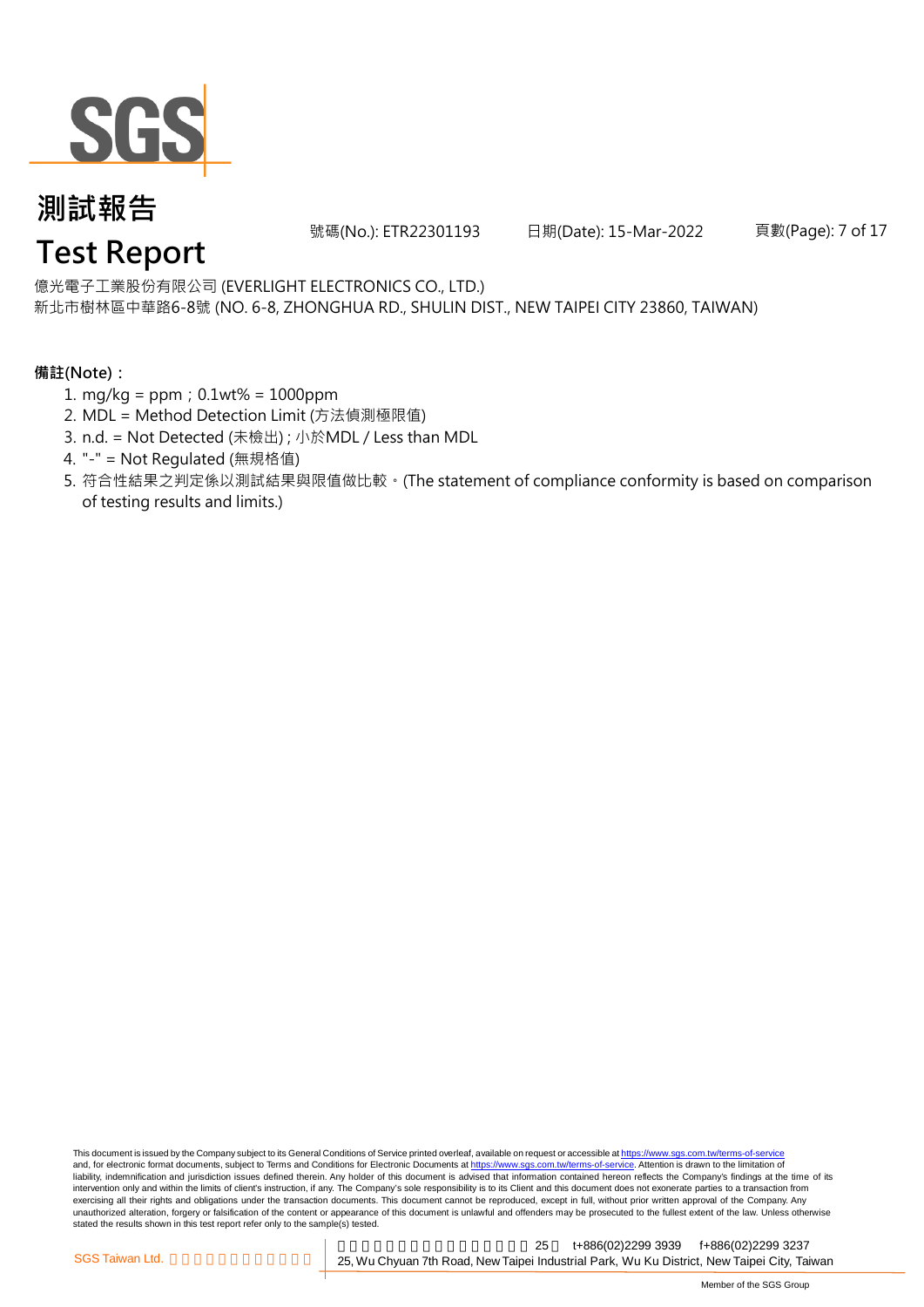

號碼(No.): ETR22301193 日期(Date): 15-Mar-2022

#### 頁數(Page): 8 of 17

#### 億光電子工業股份有限公司 (EVERLIGHT ELECTRONICS CO., LTD.)

新北市樹林區中華路6-8號 (NO. 6-8, ZHONGHUA RD., SHULIN DIST., NEW TAIPEI CITY 23860, TAIWAN)

#### **Remark:**

#### Δ **德國產品安全委員會(AfPS): GS PAHs 要求**

#### **AfPS (German commission for Product Safety): GS PAHs requirements**

|                                 | 第1類(Category 1)                                                                                                                                                                                               | 第 2 類(Category 2)                                                                                                                                                                        |                | 第 3 類(Category 3)                                                                                                                                                                                                   |                |  |
|---------------------------------|---------------------------------------------------------------------------------------------------------------------------------------------------------------------------------------------------------------|------------------------------------------------------------------------------------------------------------------------------------------------------------------------------------------|----------------|---------------------------------------------------------------------------------------------------------------------------------------------------------------------------------------------------------------------|----------------|--|
| 項目<br>(Parameter)               | 意圖放入口中的材料或者長時間接<br>觸皮膚(超過 30秒)的<br>2009/48/EC 定義的玩具材料和 3<br>歲以下兒童使用的產品(Materials<br>intended to be placed in the<br>mouth, or materials in toys<br>(Directive 2009/48/EC) or<br>articles for children up to 3 | 不屬於第1類的材料,並意圖或可預<br>見與皮膚接觸逾 30 秒(長期皮膚接觸)<br>或重複的短時間接觸(Materials that<br>are not in Category 1, with<br>skin contact (> 30 seconds) or<br>short-term repetitive contact with<br>the skin) |                | 不屬於第1類或第2類的材料·並意<br>圖或可預見與皮膚接觸不超過 30 秒<br>(短期皮膚接觸)(Materials not<br>covered by Category 1 or 2, with<br>intended or foreseeable long-term intended or foreseeable short-<br>term skin contact ( $\leq$ 30 seconds)) |                |  |
|                                 | years of age with intended<br>long-term skin contact (> 30<br>seconds))                                                                                                                                       | a.<br>用的產品(Use by<br>children under 14) products)                                                                                                                                        | b.<br>consumer | a.<br>供 14 歳以下兒童使 其它產品(Other 供 14 歳以下兒童使 其它產品(Other<br>用的產品(Use by<br>children under 14) products)                                                                                                                  | b.<br>consumer |  |
| Naphthalene                     | < 1                                                                                                                                                                                                           | $\langle$ 2                                                                                                                                                                              |                | < 10                                                                                                                                                                                                                |                |  |
| Phenanthrene                    |                                                                                                                                                                                                               |                                                                                                                                                                                          |                |                                                                                                                                                                                                                     |                |  |
| Anthracene                      | $< 1$ Sum                                                                                                                                                                                                     | $< 5$ Sum                                                                                                                                                                                | $< 10$ Sum     | $< 20$ Sum                                                                                                                                                                                                          | $< 50$ Sum     |  |
| Fluoranthene                    |                                                                                                                                                                                                               |                                                                                                                                                                                          |                |                                                                                                                                                                                                                     |                |  |
| Pyrene                          |                                                                                                                                                                                                               |                                                                                                                                                                                          |                |                                                                                                                                                                                                                     |                |  |
| Benzo[a]anthracene              | < 0.2                                                                                                                                                                                                         | < 0.2                                                                                                                                                                                    | < 0.5          | < 0.5                                                                                                                                                                                                               | < 1            |  |
| Chrysene                        | < 0.2                                                                                                                                                                                                         | < 0.2                                                                                                                                                                                    | < 0.5          | < 0.5                                                                                                                                                                                                               | $\leq 1$       |  |
| Benzo[b]fluoranthene            | < 0.2                                                                                                                                                                                                         | ${}< 0.2$                                                                                                                                                                                | < 0.5          | ${}< 0.5$                                                                                                                                                                                                           | $\leq 1$       |  |
| Benzo[j]fluoranthene            | < 0.2                                                                                                                                                                                                         | ${}< 0.2$                                                                                                                                                                                | ${}< 0.5$      | < 0.5                                                                                                                                                                                                               | $\leq 1$       |  |
| Benzo[k]fluoranthene            | < 0.2                                                                                                                                                                                                         | < 0.2                                                                                                                                                                                    | < 0.5          | < 0.5                                                                                                                                                                                                               | $\leq 1$       |  |
| Benzo[a]pyrene                  | < 0.2                                                                                                                                                                                                         | < 0.2                                                                                                                                                                                    | < 0.5          | ~< 0.5                                                                                                                                                                                                              | $\leq 1$       |  |
| Benzo[e]pyrene                  | < 0.2                                                                                                                                                                                                         | < 0.2                                                                                                                                                                                    | < 0.5          | < 0.5                                                                                                                                                                                                               | $\leq 1$       |  |
| Indeno[1,2,3-c,d] pyrene        | < 0.2                                                                                                                                                                                                         | < 0.2                                                                                                                                                                                    | < 0.5          | < 0.5                                                                                                                                                                                                               | $\leq 1$       |  |
| Dibenzo[a,h]anthracene          | < 0.2                                                                                                                                                                                                         | < 0.2                                                                                                                                                                                    | < 0.5          | < 0.5                                                                                                                                                                                                               | $\leq 1$       |  |
| Benzo[g,h,i]perylene            | ${}< 0.2$                                                                                                                                                                                                     | < 0.2                                                                                                                                                                                    | < 0.5          | ${}< 0.5$                                                                                                                                                                                                           | $\leq 1$       |  |
| 15 項 PAH 總濃度<br>(Sum of 15 PAH) | < 1                                                                                                                                                                                                           | < 5                                                                                                                                                                                      | < 10           | < 20                                                                                                                                                                                                                | < 50           |  |

單位(Unit):mg/kg

This document is issued by the Company subject to its General Conditions of Service printed overleaf, available on request or accessible at <u>https://www.sgs.com.tw/terms-of-service</u><br>and, for electronic format documents, su liability, indemnification and jurisdiction issues defined therein. Any holder of this document is advised that information contained hereon reflects the Company's findings at the time of its intervention only and within the limits of client's instruction, if any. The Company's sole responsibility is to its Client and this document does not exonerate parties to a transaction from exercising all their rights and obligations under the transaction documents. This document cannot be reproduced, except in full, without prior written approval of the Company. Any<br>unauthorized alteration, forgery or falsif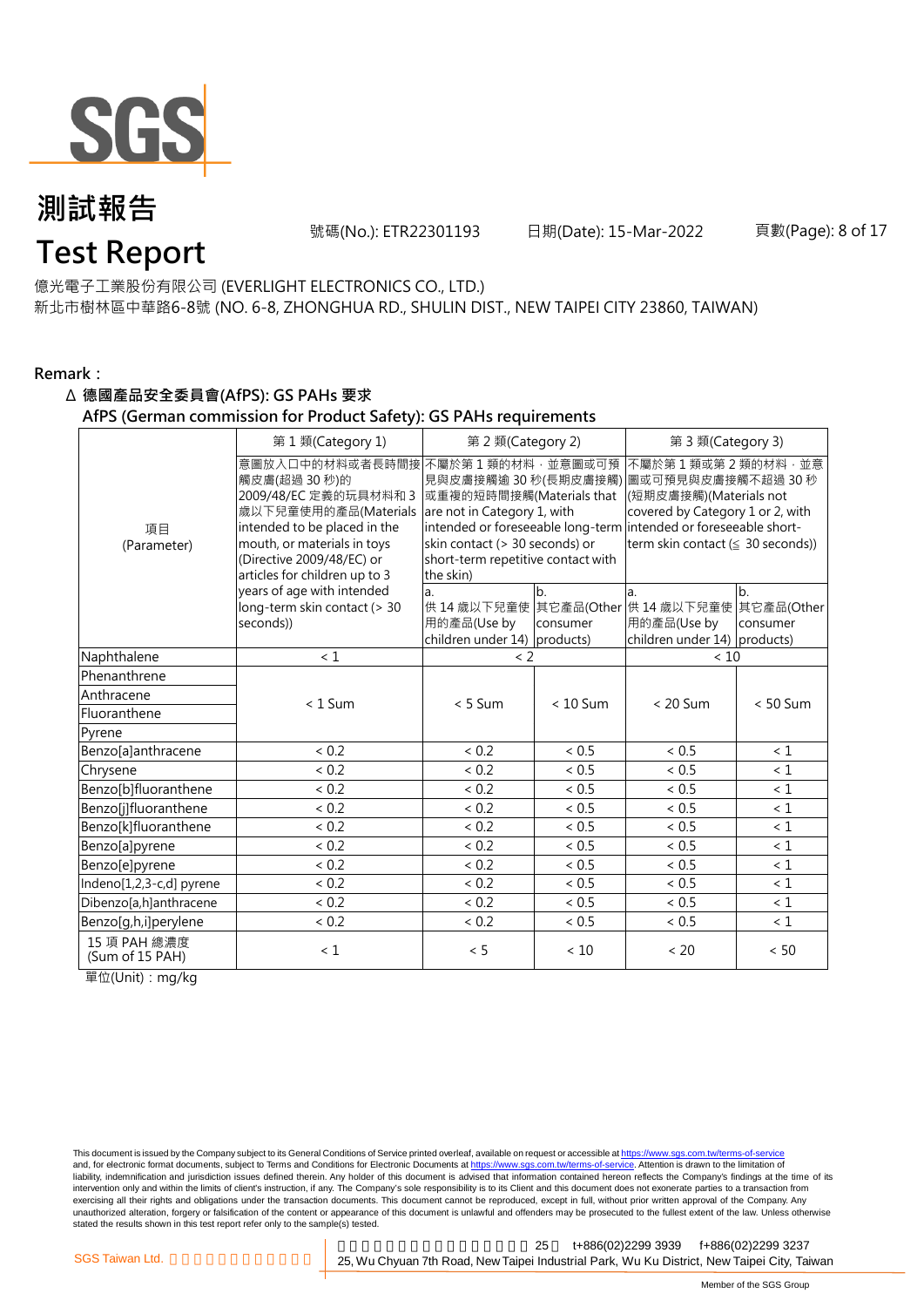

號碼(No.): ETR22301193 日期(Date): 15-Mar-2022

頁數(Page): 9 of 17

億光電子工業股份有限公司 (EVERLIGHT ELECTRONICS CO., LTD.)

新北市樹林區中華路6-8號 (NO. 6-8, ZHONGHUA RD., SHULIN DIST., NEW TAIPEI CITY 23860, TAIWAN)

#### **重金屬流程圖 / Analytical flow chart of Heavy Metal**

根據以下的流程圖之條件,樣品已完全溶解。 (六價鉻測試方法除外)

These samples were dissolved totally by pre-conditioning method according to below flow chart. ( $Cr^{6+}$  test method excluded)



This document is issued by the Company subject to its General Conditions of Service printed overleaf, available on request or accessible at https://www.sgs.com.tw/terms-of-service and, for electronic format documents, subject to Terms and Conditions for Electronic Documents at https://www.sgs.com.tw/terms-of-service. Attention is drawn to the limitation of liability, indemnification and jurisdiction issues defined therein. Any holder of this document is advised that information contained hereon reflects the Company's findings at the time of its intervention only and within the limits of client's instruction, if any. The Company's sole responsibility is to its Client and this document does not exonerate parties to a transaction from exercising all their rights and obligations under the transaction documents. This document cannot be reproduced, except in full, without prior written approval of the Company. Any<br>unauthorized alteration, forgery or falsif stated the results shown in this test report refer only to the sample(s) tested.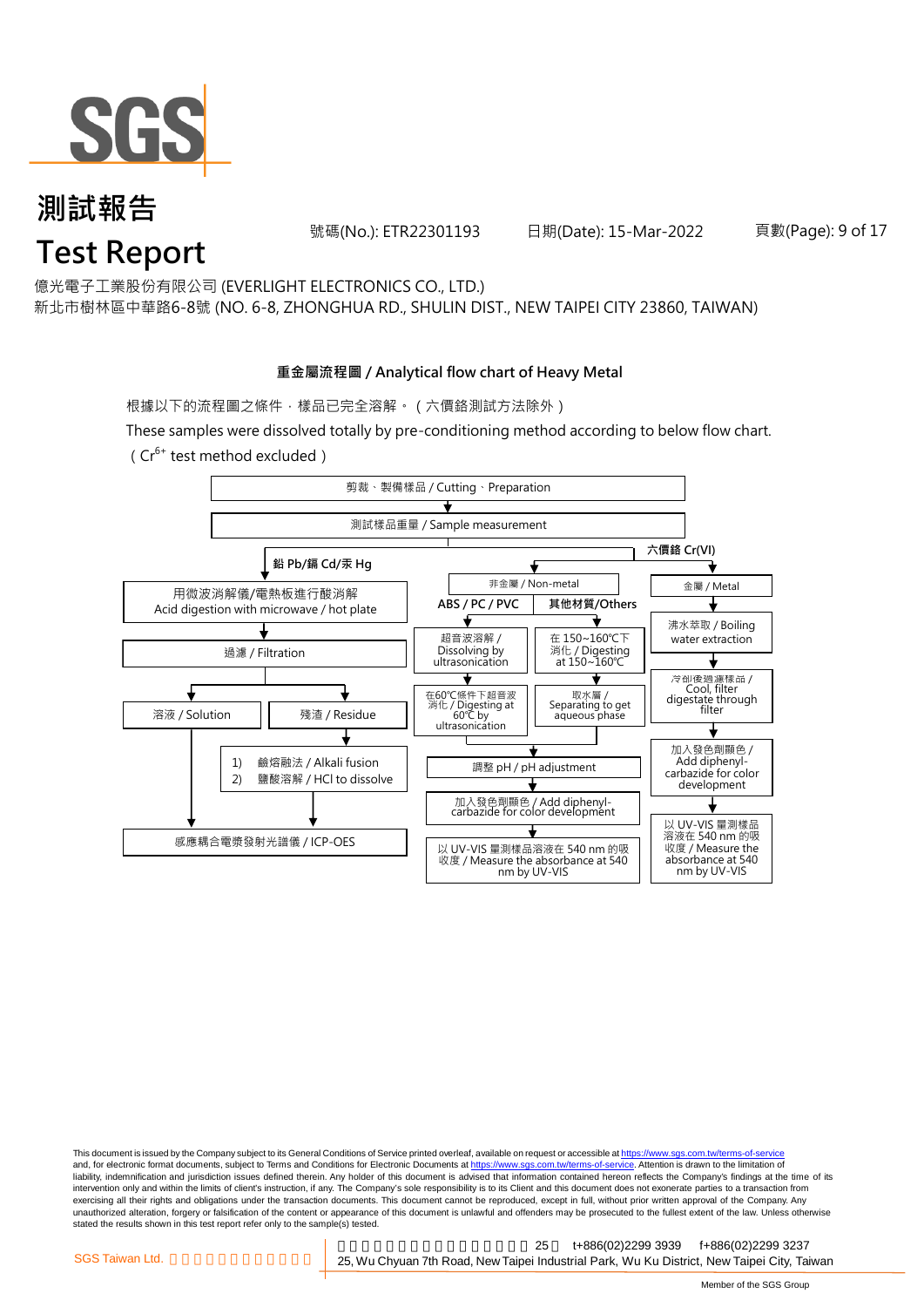

號碼(No.): ETR22301193 日期(Date): 15-Mar-2022

頁數(Page): 10 of 17

億光電子工業股份有限公司 (EVERLIGHT ELECTRONICS CO., LTD.)

新北市樹林區中華路6-8號 (NO. 6-8, ZHONGHUA RD., SHULIN DIST., NEW TAIPEI CITY 23860, TAIWAN)

#### **多溴聯苯/多溴聯苯醚分析流程圖 / Analytical flow chart - PBBs/PBDEs**



This document is issued by the Company subject to its General Conditions of Service printed overleaf, available on request or accessible at https://www.sgs.com.tw/terms-of-service and, for electronic format documents, subject to Terms and Conditions for Electronic Documents at https://www.sgs.com.tw/terms-of-service. Attention is drawn to the limitation of liability, indemnification and jurisdiction issues defined therein. Any holder of this document is advised that information contained hereon reflects the Company's findings at the time of its intervention only and within the limits of client's instruction, if any. The Company's sole responsibility is to its Client and this document does not exonerate parties to a transaction from exercising all their rights and obligations under the transaction documents. This document cannot be reproduced, except in full, without prior written approval of the Company. Any<br>unauthorized alteration, forgery or falsif stated the results shown in this test report refer only to the sample(s) tested.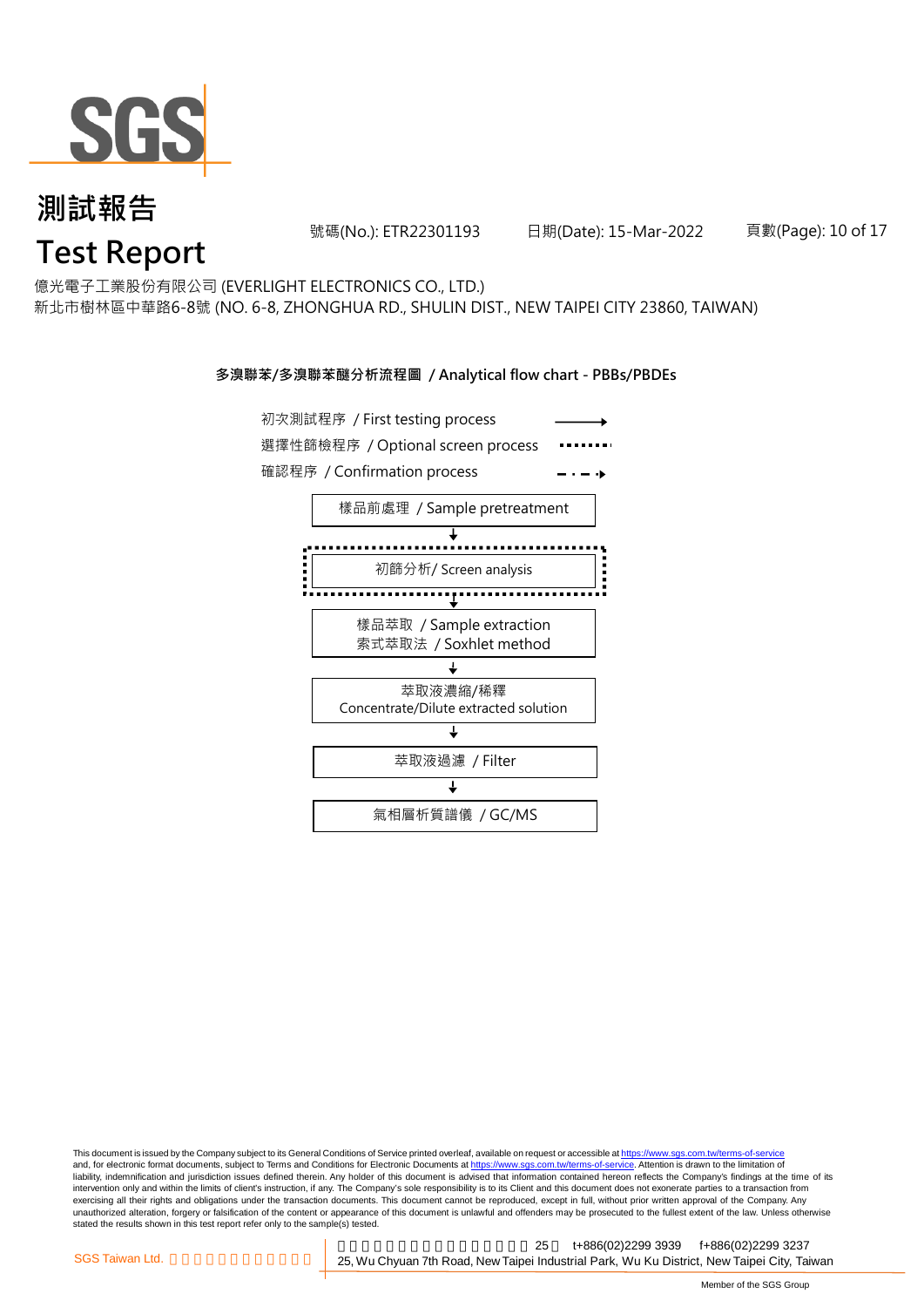

號碼(No.): ETR22301193 日期(Date): 15-Mar-2022

頁數(Page): 11 of 17

億光電子工業股份有限公司 (EVERLIGHT ELECTRONICS CO., LTD.)

新北市樹林區中華路6-8號 (NO. 6-8, ZHONGHUA RD., SHULIN DIST., NEW TAIPEI CITY 23860, TAIWAN)

#### **可塑劑分析流程圖 / Analytical flow chart - Phthalate**

**【測試方法/Test method: IEC 62321-8】**



This document is issued by the Company subject to its General Conditions of Service printed overleaf, available on request or accessible at <u>https://www.sgs.com.tw/terms-of-service</u><br>and, for electronic format documents, su liability, indemnification and jurisdiction issues defined therein. Any holder of this document is advised that information contained hereon reflects the Company's findings at the time of its intervention only and within the limits of client's instruction, if any. The Company's sole responsibility is to its Client and this document does not exonerate parties to a transaction from exercising all their rights and obligations under the transaction documents. This document cannot be reproduced, except in full, without prior written approval of the Company. Any<br>unauthorized alteration, forgery or falsif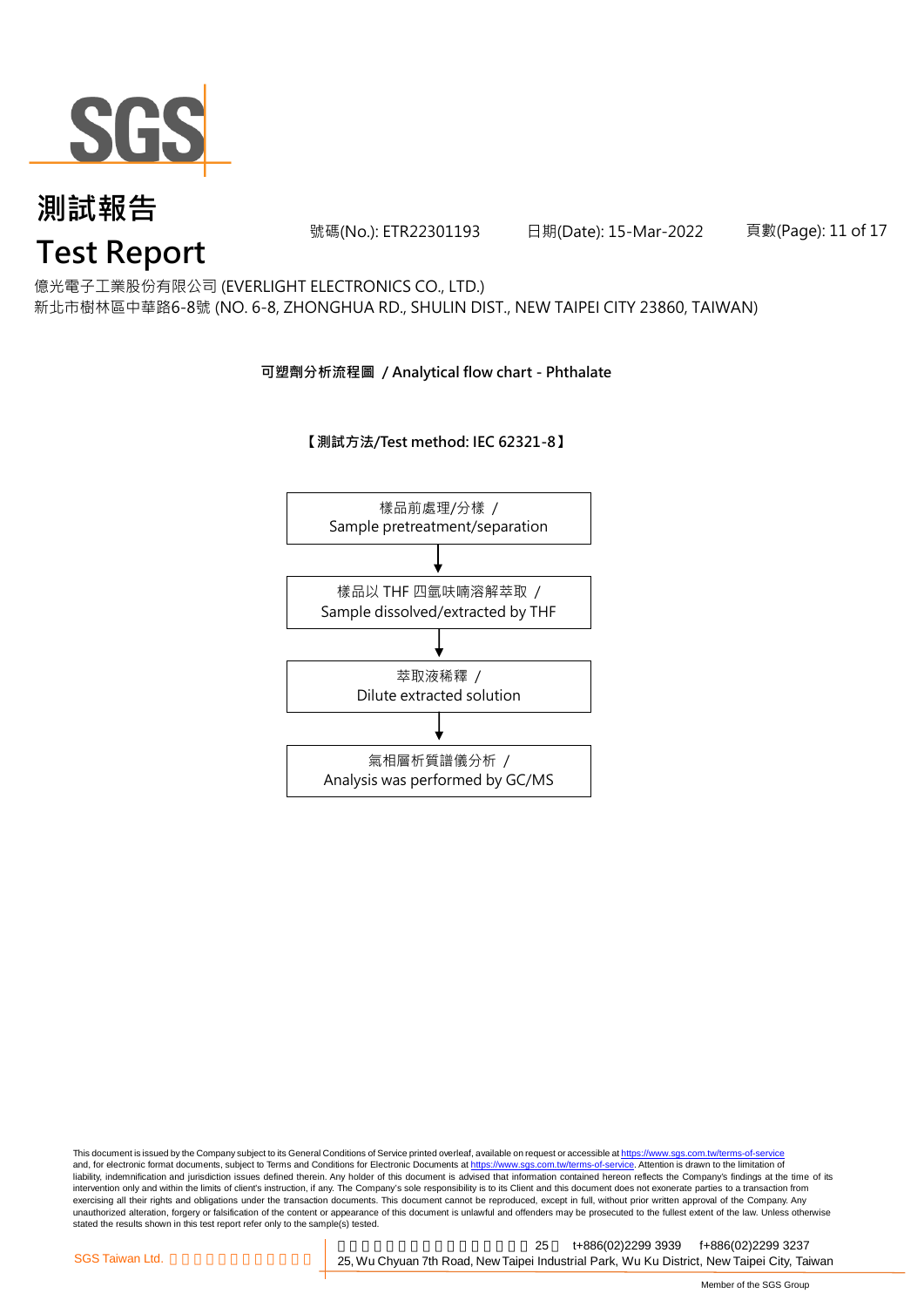

號碼(No.): ETR22301193 日期(Date): 15-Mar-2022

頁數(Page): 12 of 17

億光電子工業股份有限公司 (EVERLIGHT ELECTRONICS CO., LTD.)

新北市樹林區中華路6-8號 (NO. 6-8, ZHONGHUA RD., SHULIN DIST., NEW TAIPEI CITY 23860, TAIWAN)

#### **六溴環十二烷分析流程圖 / Analytical flow chart - HBCDD**



This document is issued by the Company subject to its General Conditions of Service printed overleaf, available on request or accessible at <u>https://www.sgs.com.tw/terms-of-service</u><br>and, for electronic format documents, su liability, indemnification and jurisdiction issues defined therein. Any holder of this document is advised that information contained hereon reflects the Company's findings at the time of its intervention only and within the limits of client's instruction, if any. The Company's sole responsibility is to its Client and this document does not exonerate parties to a transaction from exercising all their rights and obligations under the transaction documents. This document cannot be reproduced, except in full, without prior written approval of the Company. Any<br>unauthorized alteration, forgery or falsif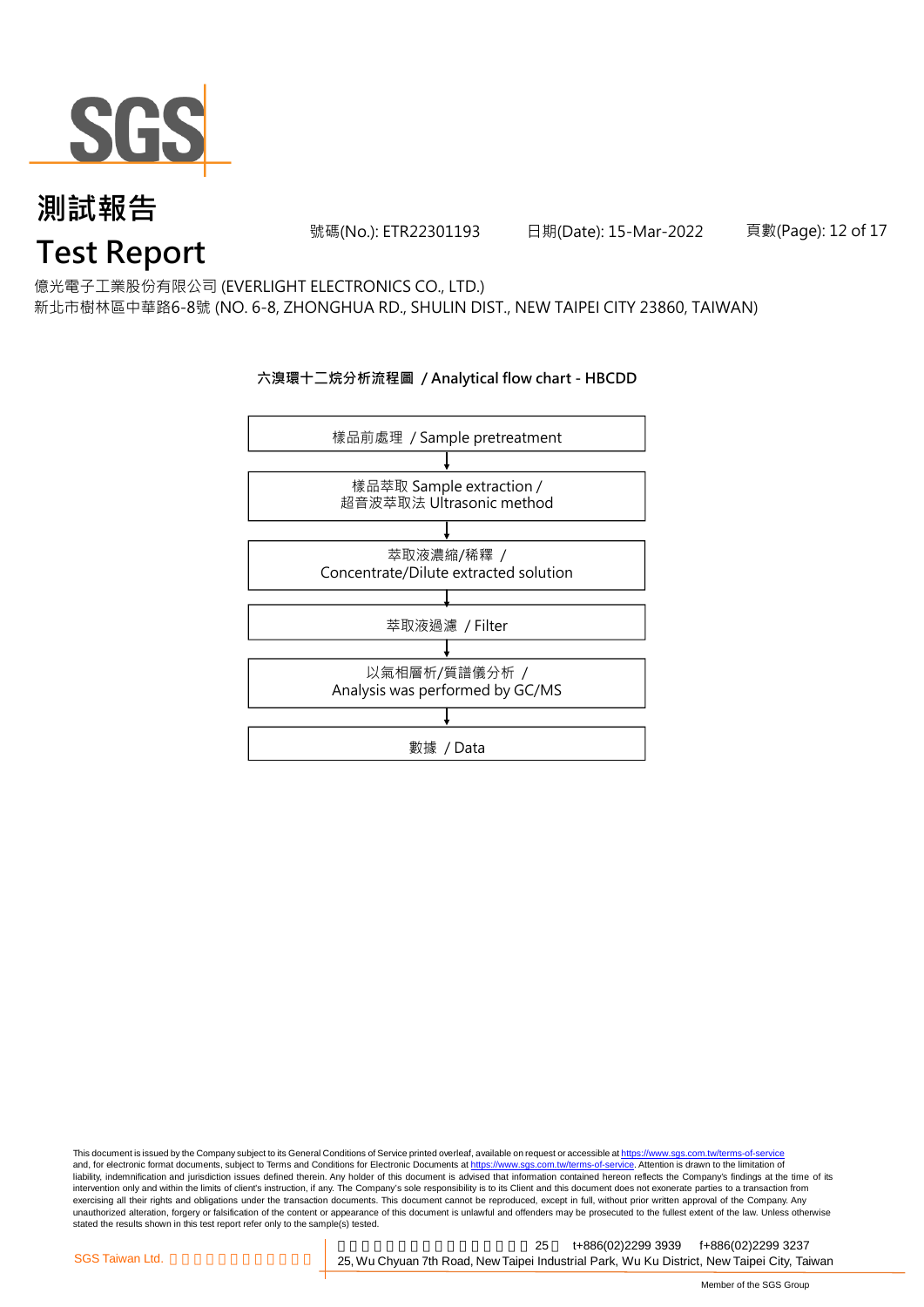

號碼(No.): ETR22301193 日期(Date): 15-Mar-2022

頁數(Page): 13 of 17

億光電子工業股份有限公司 (EVERLIGHT ELECTRONICS CO., LTD.)

新北市樹林區中華路6-8號 (NO. 6-8, ZHONGHUA RD., SHULIN DIST., NEW TAIPEI CITY 23860, TAIWAN)

### 樣品前處理/分樣 / Sample pretreatment/separation 秤重及將樣品放入樣品槽中 / Weighting and putting sample in cell 燃燒彈/吸收 Oxygen bomb combustion / Absorption 離子層析儀分析 / Analysis was performed by IC 稀釋至固定體積 / Dilution to fixed volume

**鹵素分析流程圖 / Analytical flow chart - Halogen**

This document is issued by the Company subject to its General Conditions of Service printed overleaf, available on request or accessible at <u>https://www.sgs.com.tw/terms-of-service</u><br>and, for electronic format documents, su liability, indemnification and jurisdiction issues defined therein. Any holder of this document is advised that information contained hereon reflects the Company's findings at the time of its intervention only and within the limits of client's instruction, if any. The Company's sole responsibility is to its Client and this document does not exonerate parties to a transaction from exercising all their rights and obligations under the transaction documents. This document cannot be reproduced, except in full, without prior written approval of the Company. Any<br>unauthorized alteration, forgery or falsif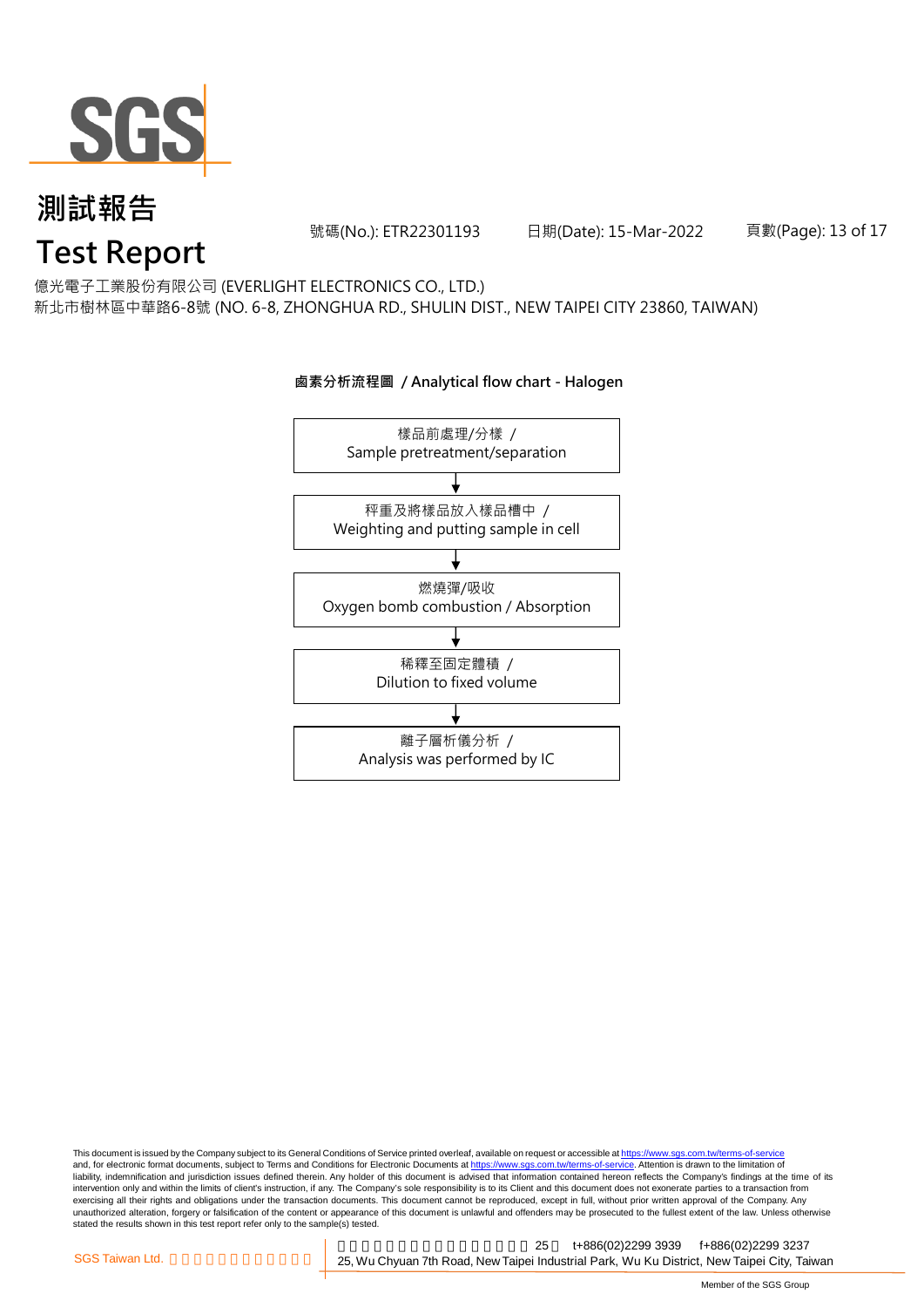

號碼(No.): ETR22301193 日期(Date): 15-Mar-2022

頁數(Page): 14 of 17

億光電子工業股份有限公司 (EVERLIGHT ELECTRONICS CO., LTD.)

新北市樹林區中華路6-8號 (NO. 6-8, ZHONGHUA RD., SHULIN DIST., NEW TAIPEI CITY 23860, TAIWAN)

#### **全氟化合物(包含全氟辛酸/全氟辛烷磺酸/其相關化合物等等)分析流程圖 / Analytical flow chart – PFAS (including PFOA/PFOS/its related compound, etc.)**



This document is issued by the Company subject to its General Conditions of Service printed overleaf, available on request or accessible at https://www.sgs.com.tw/terms-of-service and, for electronic format documents, subject to Terms and Conditions for Electronic Documents at https://www.sgs.com.tw/terms-of-service. Attention is drawn to the limitation of liability, indemnification and jurisdiction issues defined therein. Any holder of this document is advised that information contained hereon reflects the Company's findings at the time of its intervention only and within the limits of client's instruction, if any. The Company's sole responsibility is to its Client and this document does not exonerate parties to a transaction from exercising all their rights and obligations under the transaction documents. This document cannot be reproduced, except in full, without prior written approval of the Company. Any<br>unauthorized alteration, forgery or falsif stated the results shown in this test report refer only to the sample(s) tested.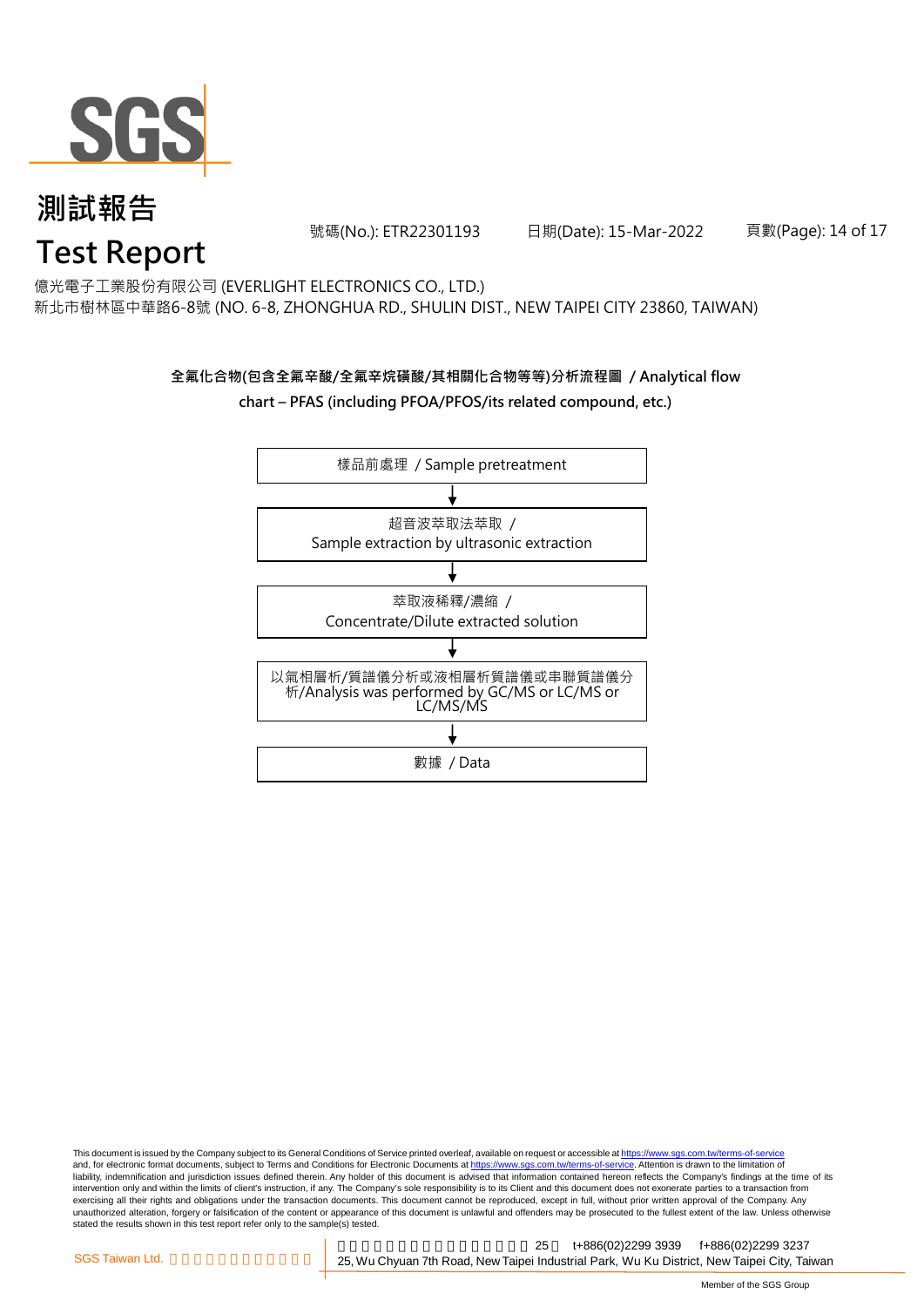

號碼(No.): ETR22301193 日期(Date): 15-Mar-2022

頁數(Page): 15 of 17

億光電子工業股份有限公司 (EVERLIGHT ELECTRONICS CO., LTD.)

新北市樹林區中華路6-8號 (NO. 6-8, ZHONGHUA RD., SHULIN DIST., NEW TAIPEI CITY 23860, TAIWAN)



**多環芳香烴分析流程圖 /** 

This document is issued by the Company subject to its General Conditions of Service printed overleaf, available on request or accessible at <u>https://www.sgs.com.tw/terms-of-service</u><br>and, for electronic format documents, su liability, indemnification and jurisdiction issues defined therein. Any holder of this document is advised that information contained hereon reflects the Company's findings at the time of its intervention only and within the limits of client's instruction, if any. The Company's sole responsibility is to its Client and this document does not exonerate parties to a transaction from exercising all their rights and obligations under the transaction documents. This document cannot be reproduced, except in full, without prior written approval of the Company. Any<br>unauthorized alteration, forgery or falsif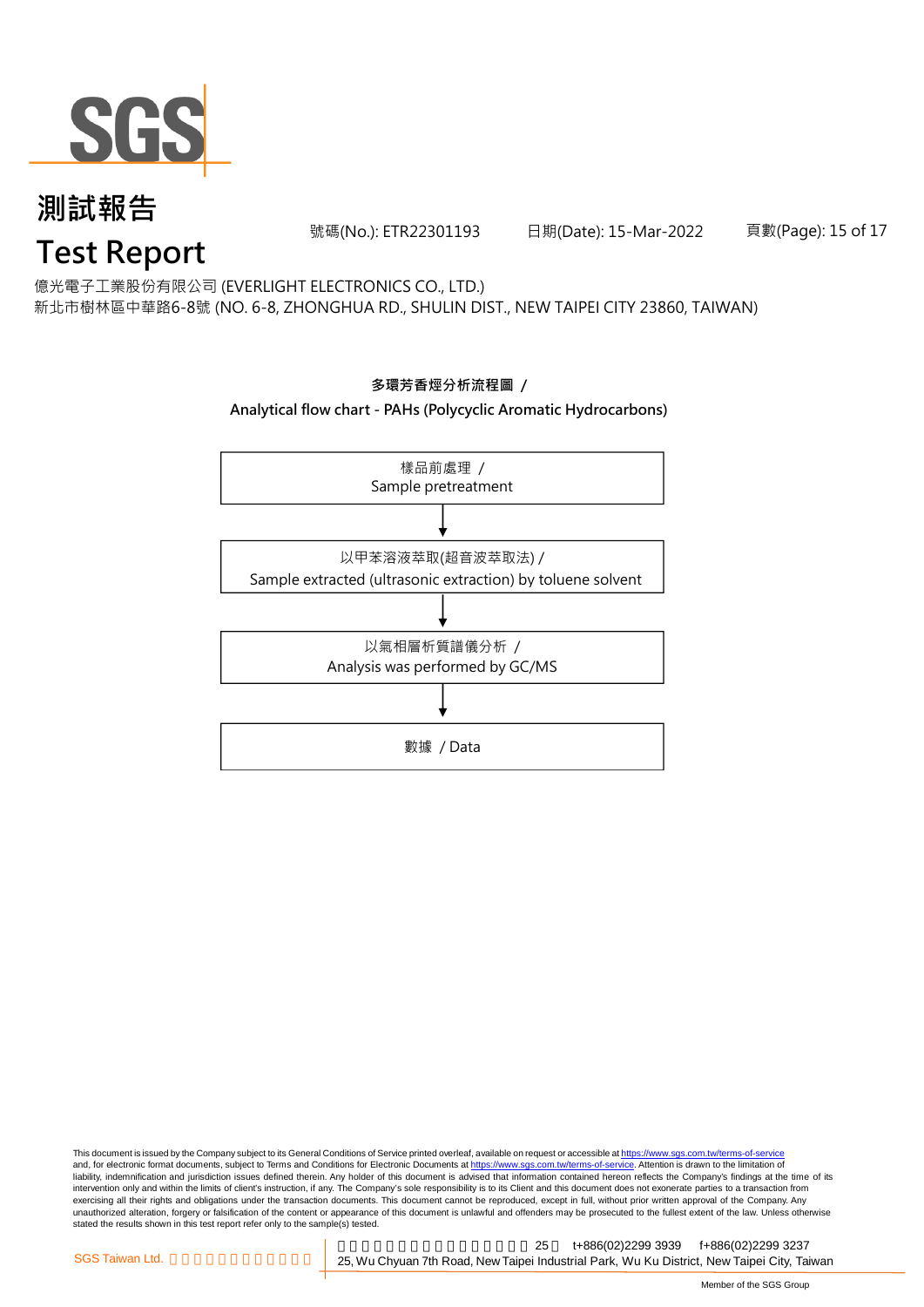

號碼(No.): ETR22301193 日期(Date): 15-Mar-2022

頁數(Page): 16 of 17

億光電子工業股份有限公司 (EVERLIGHT ELECTRONICS CO., LTD.)

新北市樹林區中華路6-8號 (NO. 6-8, ZHONGHUA RD., SHULIN DIST., NEW TAIPEI CITY 23860, TAIWAN)

#### **元素(含重金屬)分析流程圖 / Analytical flow chart of Elements (Heavy metal included)**

根據以下的流程圖之條件,樣品已完全溶解。

These samples were dissolved totally by pre-conditioning method according to below flow chart.

【參考方法/Reference method:US EPA 3051A、US EPA 3052】



\* US EPA 3051A 方法未添加氫氟酸 / US EPA 3051A method does not add HF.

This document is issued by the Company subject to its General Conditions of Service printed overleaf, available on request or accessible at https://www.sgs.com.tw/terms-of-service and, for electronic format documents, subject to Terms and Conditions for Electronic Documents at https://www.sgs.com.tw/terms-of-service. Attention is drawn to the limitation of liability, indemnification and jurisdiction issues defined therein. Any holder of this document is advised that information contained hereon reflects the Company's findings at the time of its intervention only and within the limits of client's instruction, if any. The Company's sole responsibility is to its Client and this document does not exonerate parties to a transaction from exercising all their rights and obligations under the transaction documents. This document cannot be reproduced, except in full, without prior written approval of the Company. Any<br>unauthorized alteration, forgery or falsif stated the results shown in this test report refer only to the sample(s) tested.